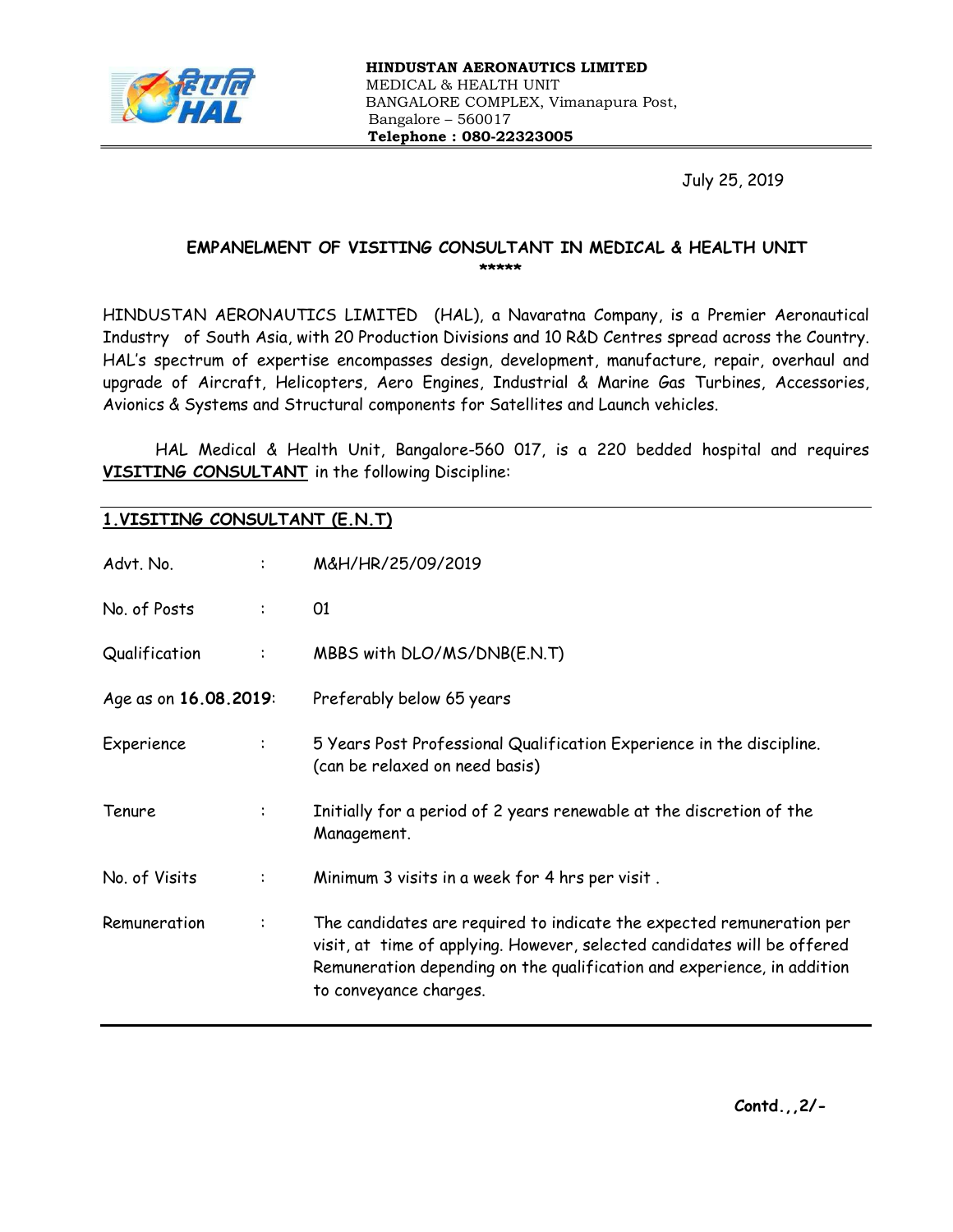#### GENERAL CONDITIONS

- $\triangleright$  HAL reserves the right to cancel the advertisement and / or the selection process there under.
- $\triangleright$  Decision of HAL Management regarding selection will be final.
- In case of difficulty or for any queries, contact us at 080-22323005/ 22328023 or at hr.medical@hal-india.com.

### HOW TO APPLY:

Interested Doctors who meet with the above criteria may send their application in the PRESCRIBED FORMAT BY POST only, so as to reach on or before 16.08.2019 to Senior Manager(HR), Medical & Health Unit, Hindustan Aeronautics Limited (Bangalore Complex), Suranjandas Road, (Near Old Airport), Bangalore-560 017 in an envelope superscribing "Application for the post of Visiting Consultant (E.N.T)" . Resume /application sent thorough E-mail will not be entertained. The application shall accompany the self attested Xerox copies of certificates in support of Date of Birth, Educational Qulaifiations, Experience etc...

Senior Manager(HR)

Encl: Application Format